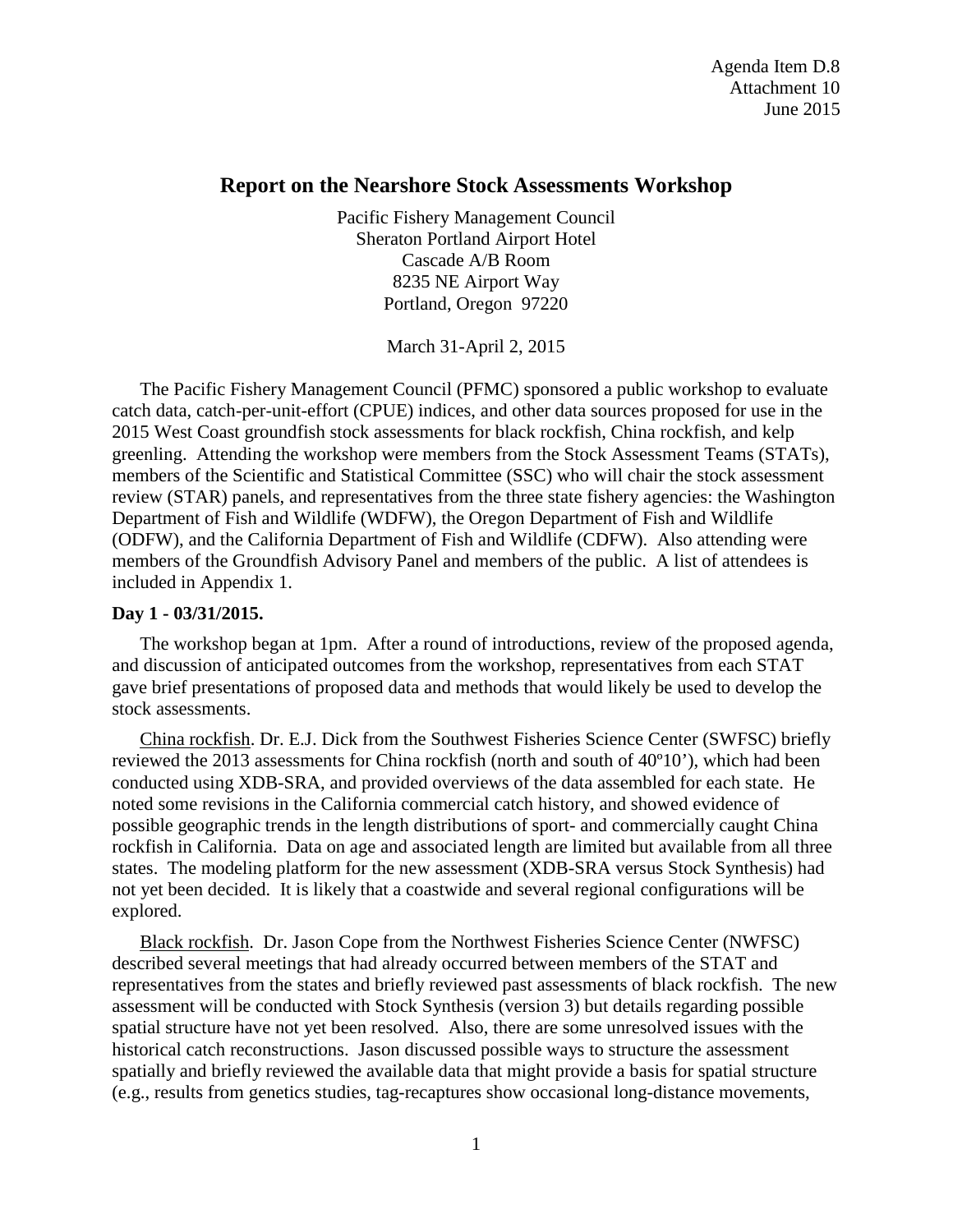states have had different management and exploitation histories). He also described various state and federal recreational fishery surveys that might be used to develop abundance indices and challenges associated with those data. Available fishery-independent data sources are very limited in spatial and temporal coverage.

Kelp greenling. Dr. Aaron Berger (NWFSC) described past attempts to assess kelp greenling (e.g., the 2005 assessment for Oregon and California) and the limited information available for assessing the stock. The new assessment will only be for Oregon. Commercial catches of kelp greenling are taken primarily using hook and line gear and occur primarily in the live-fish fishery along Oregon's southern coastline. Recreational catches tend to occur farther north. Also, there are substantial recreational catches taken by shore-based anglers (e.g., from piers and jetties) but information for this fishing mode does not extend past 2005. Data available for the assessment include substantial observations of lengths and weights but few age-readings. Catch and effort series are available from recreational fishery surveys and a commercial fishery logbook program administered by ODFW. Aaron discussed possible ways he would structure a Stock Synthesis assessment given the available data and some of the difficulties he anticipates.

#### **Day 2 – 04/01/2015.**

Onboard observer recreational indices. Dr. Melissa Monk (SWFSC) described methods that have been developed for analyzing data collected by observers on commercial passenger fishing vessels (CPFVs or California charter vessels) and on Oregon charter boats. There are several such data sources for California and Oregon but none for Washington. Compared to most other sources of recreational fishing data, the onboard observer programs collect information at very fine temporal and spatial scales (e.g., by drift at specific locations), which makes it possible to analyze catch rates (CPUE) for a consistent set of fishing locations that are known to provide habitat suitable for the target fish species. Classifying CPUE data based on habitat suitability allows the exclusion of zero catch rates that occur when fishing on unsuitable habitats. These structural zeroes provide no information on changes in fish abundance. Having maps of the suitable habitat areas also provides a basis for weighting the CPUE observations by the relative area of the habitat.

Data from the onboard observer programs were used in 2013 to develop abundance indices for several data-moderate stock assessments. The 2013 analysis developed maps of suitable habitat by placing spatial buffers around locations that produced catches of the target species. The approach that will be used in 2015 will incorporate information on bathymetry and substrate type, which will result in more refined boundaries for suitable habitat. Reef polygons have been constructed based on bathymetry roughness and substrate maps and then assembled into reef systems. Comparisons of the 2013 versus 2015 habitat boundaries show overlap and some large differences.

Modeling of the CPUE data had not begun but several types of analyses were being contemplated (e.g., delta-GLMs as in 2013, models with reef as a random effect and/or grouping reefs based on sample sizes). Melissa discussed various changes in fishing regulations that the analysis will need to consider, including bag limits and depth closures. There have been substantial changes over the years in the depths that have been fished. With regard to developing indices at different spatial scales, Melissa indicated that it would be relatively easy to develop state-specific indices but more difficult to develop coastwide indices or ones that break at lines other than state boundaries.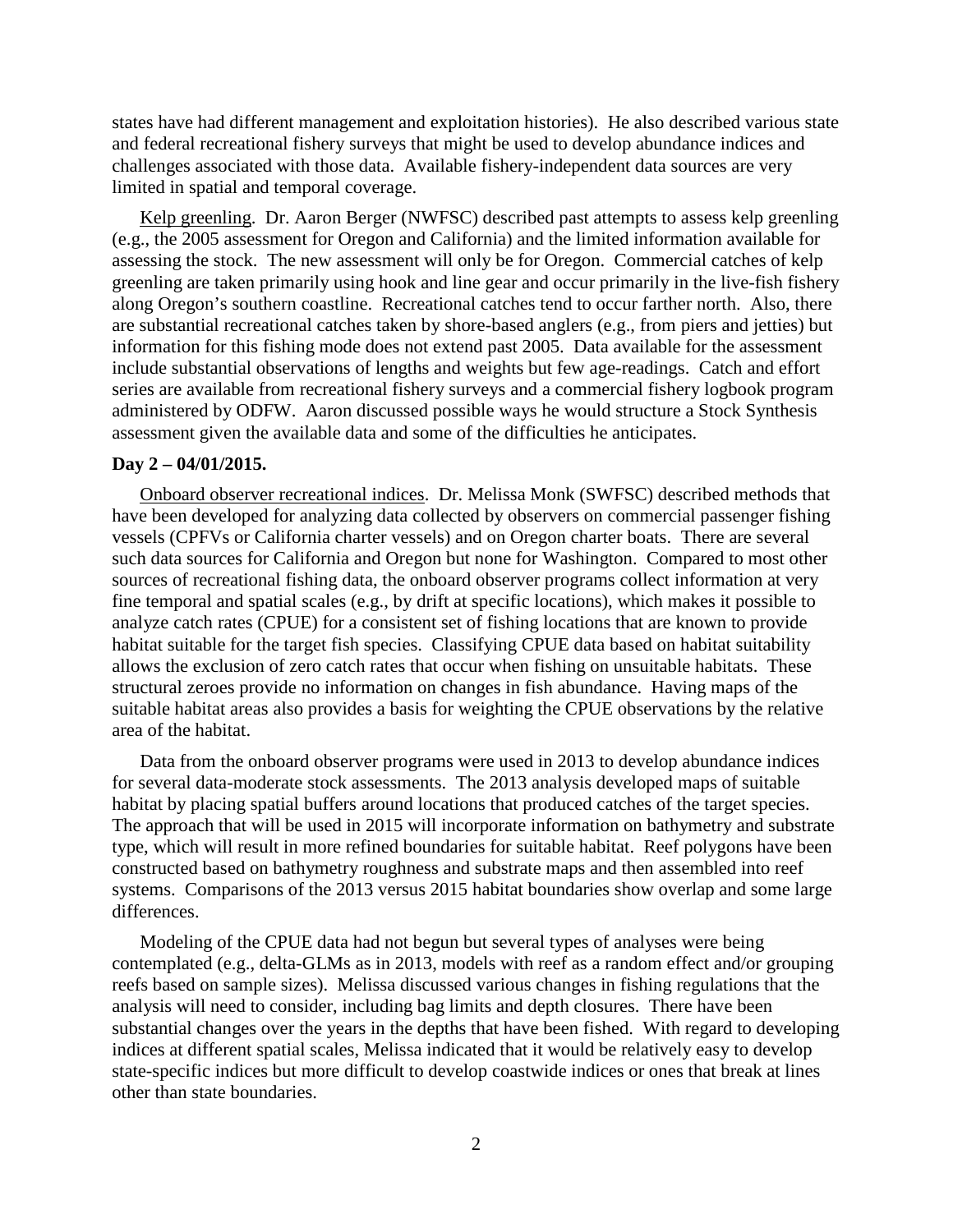Oregon commercial and recreational data. Mr. Patrick Mirick from ODFW presented proposed reconstructions of Oregon recreational catches of China rockfish, black rockfish, and kelp greenling and described the methods used to develop the reconstructions. The commercial fishery removals for 1892 to 1986 were based on landings data assembled by Gertseva, Karnowski, and Stephens and described in the report, "Historical reconstruction of Oregon's commercial fisheries landings". Landings data since 1986 were from PacFIN. Because rockfish species were often landed in mixed-species "market" categories, estimating landings by species requires data on species compositions for each market category. Regular sampling for rockfish species compositions did not begin until the 1980s. Patrick noted that the proposed reconstruction for China rockfish included troll-caught fish but these probably were an artifact of applying species compositions based on data from recreational fisheries. The catch reconstruction for black rockfish differed substantially from the reconstruction used in the 2007 assessment and the ratio of the two series was variable (i.e., not just due to use of a different fixed value for black rockfish as a fraction of total rockfish landings).

Recreational fishery catches were based on information collected by the Oregon Recreational Boat Survey (ORBS). Catch estimates from the Marine Recreational Fishery Statistics Survey (MRFSS), based on angler interviews and telephone surveys, are considered to be unreliable. The ORBS program estimates catches by combining dockside interview data with angler counts from logbooks for charter vessels and visual counts of recreational fishing boats exiting and returning to port. There has been very comprehensive sampling by the ORBS program since 2000. Catch reconstructions for prior to 2000 used ratio estimators to fill in gaps due to time periods that were not sampled (e.g., the winter months) and small ports that were not sampled.

The ORBS program does not account for recreational fishing that occurs in estuaries or that is shore-based. However, information on these modes of fishing was collected by the MRFSS and for two years by an ODFW Shore and Estuary Boat Survey (SEBS). Data from the MRFSS and the SEBS were extrapolated and interpolated to provide catch estimates for black rockfish and kelp greenling for years with missing observations (1991, 1992, 2005 to 2014). The MRFSS and the SEBS indicated that no China rockfish were caught from shore or by boats fishing in estuaries. Estuary and shore-based fishing accounted for a significant portion of the catch of kelp greenling prior to the late 1990s and relatively high catches for 1980, the first year of the MRFSS series. Patrick proposed reconstructing catches of kelp greenling prior to 1980 by scaling to the human population in Oregon.

There was discussion of how to construct a plausible ramp for the recreational catches prior to 1980. One suggestion was to start the ramp based on the California catch reconstruction, which considered anecdotal information as well as license sales from the mid-1930s through recent years. Other potential starting years would be somewhere between the 1920s and the post WWII period. The catch for the end of the ramp was also discussed because there was large variability in the catches during the 1980s. The stock assessment should explore sensitivity to both the starting and ending points of the historical ramp given that this may be an important component of uncertainty in the assessment.

Methods for Expanding Commercial Compositional Data. Dr. Andi Stephens (NWFSC) described various steps involved in processing sample data for age- or length-composition. She has developed a software package for processing data downloaded from the PacFIN Biological Data System (BDS). The first step is trip-level expansion based on the ratio of the total weight of the landed catch over the weight of the sampled landings. There are several options for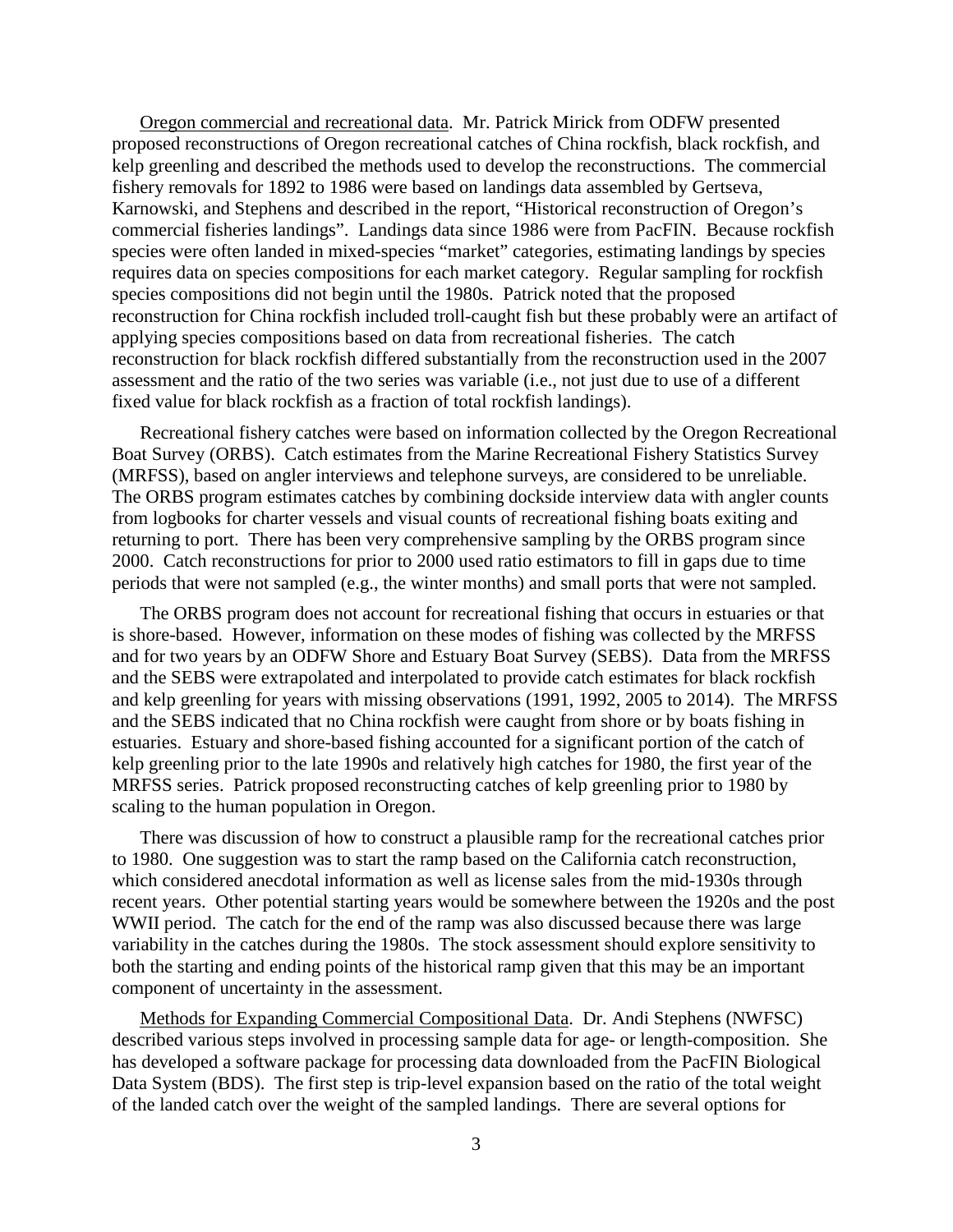estimating the weight of the sampled landings if direct observations are not available. There are also several options available to make stratum-level expansions that combine the individual triplevel expansions.

There was discussion of a problem identified by Dr. Theresa Tsou (WDFW) that arises with Washington data if a fishing trip delivers fish to more than one fish dealer. Deliveries that are split between Oregon and Washington ports also have this problem. The expansion process should aggregate samples from "split deliveries" and expand to the total landed weight reported across all fish tickets for that trip. Oregon data include trip-level landings for any split-deliveries if all the fish are landed in Oregon.

Trip-based recreational CPUE indices. Dr. E.J. Dick (SWFSC) discussed issues with using recreational catch and effort data series that are based on dockside sampling (as opposed to the at-sea observer program data series described earlier). There are three sources of such data: the MRFSS Type-3 records from interviews with anglers in California and Oregon; the ORBS program in Oregon; and the Ocean Sampling Program (OSP) in Washington. From these data sources it would be possible to develop five potential CPUE indices for China and black rockfish and two potential indices for kelp greenling. The method requires that the catch and effort data be identifiable at the level of a trip. An algorithm was developed in 2013 for processing the MRFSS Type-3 data. The trip-level data would then be filtered to remove structural zeroes based on species compositions using the method of Stephens and MacCall (2004). E.J. noted a problem in the California data because the onboard samplers sometimes reported Type-3 data following an observed trip, thus resulting in double use of data from some trips. The problem may also occur in the Oregon data but is less likely because the onboard sampling was done independently of the MRFSS interviews. There was discussion but no resolution of the best way to handle the problem.

Data availability and issues associated with developing Washington CPUE indices. Dr. Theresa Tsou (WDFW) presented information related to Washington's OSP. Theresa noted that the recent Marine Recreational Information Program review of the OSP had been favorable. Washington groundfish catch estimation for recreational fisheries relies on two main components: a) a complete count of the vessels leaving or returning to a port and b) dockside composition sampling to estimate catch and effort. Unlike California and Oregon, there is no onboard observer sampling in Washington. Sampling and effort counts occur during the primary fishing season from spring to fall. Winter months are not sampled and are considered to have negligible landings. Although major jetties are sampled, other types of shore-based fishing are not sampled and are also considered negligible.

Other information collected during dockside sampling includes the primary target species, number of anglers, management area fished, number of released fish by species, and fishing depth. The retained catch is divided into species and enumerated, though flatfish are not resolved to species. Landed numbers are converted to landed weights using tabled values of average weights.

It was noted that Oregon and Washington have a "reciprocity" agreement for recreational fisheries from Cape Falcon off Oregon to Leadbetter Point off Washington. Some portion of the Washington catch coming into Columbia River ports is from fishing areas off Oregon. Similarly some portion of Oregon landings come from Washington waters, though the lack of suitable habitat for nearshore species north of the Columbia River mouth makes this of less concern. The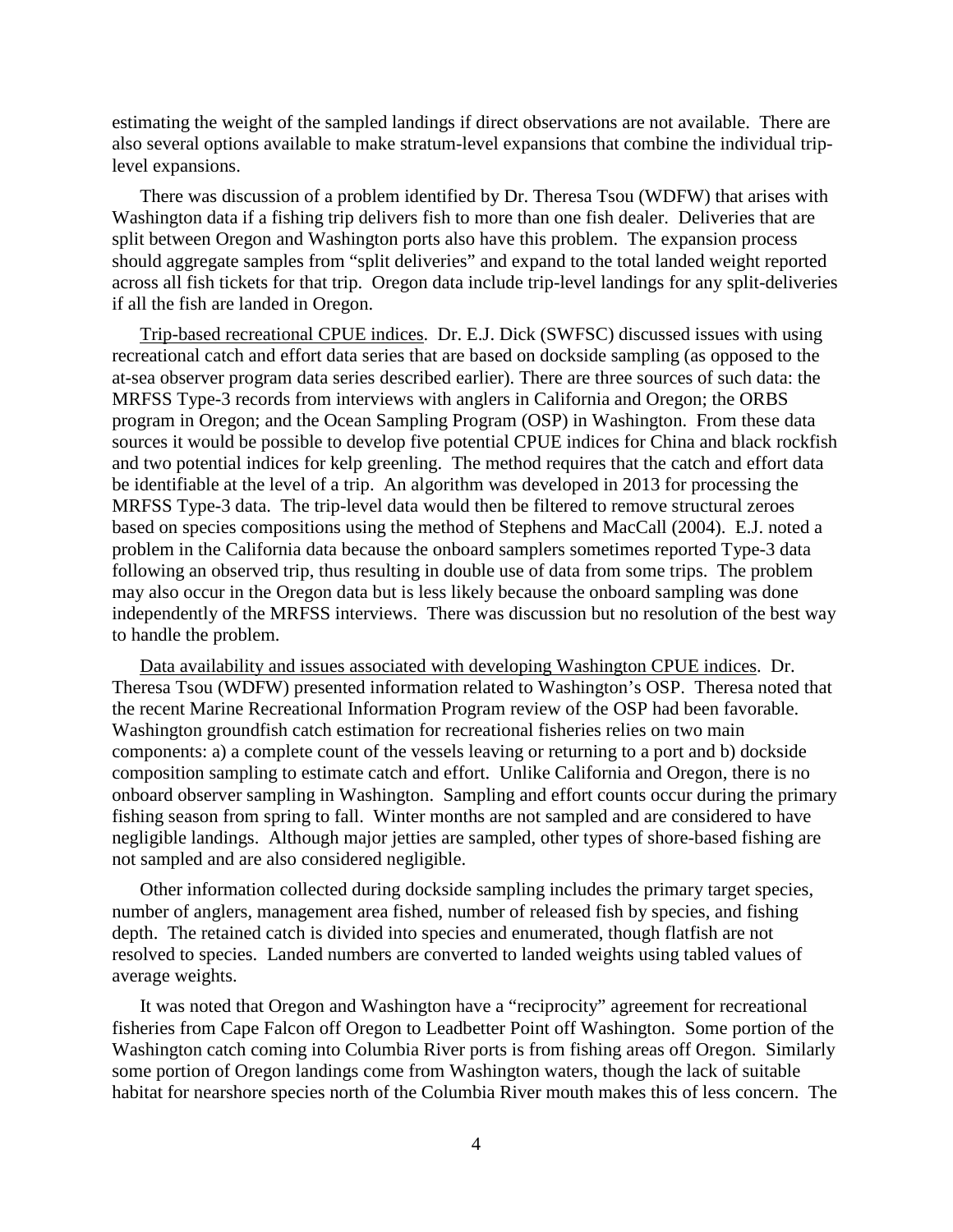magnitude of this problem should be evaluated if possible. A modest amount of ambiguity concerning geographic boundaries of the assessment is unlikely to have a large impact on assessment results. The reciprocity agreement does not apply to commercial fisheries.

The group also discussed the interviews of charter boat captains summarized in documents provided by Mr. Mark Cedergreen and Mr. Tom Burlingame. This information should be taken into consideration when developing stock assessments for black and China rockfish. Of particular interest are summaries of fishing strategies and gear, as well as the population trends that are perceived by fishermen.

Washington's black rockfish tagging program. Theresa also described the Washington black rockfish tagging program, which is a long-term study with shifting objectives over time. Changes in spatial coverage and other aspects of survey design make it difficult to render the data in a form suitable for use in assessment models. The tagging program extends from 1981- 2013 (33 years). The entire coast was sampled in only a few years (1986-1990). In recent years (1998-2013) tagging has focused on the central Washington coast. Use of recent data in a stock assessment for the State of Washington will require making the assumption that the trend in the area covered by the tagging program is representative of the entire state.

The tagging study was used in the previous stock assessment by obtaining Petersen estimates of population abundance for the period 2000-2006. Due to the limited sampling area, the assessment model estimated a catchability coefficient (q) to represent the proportionality between the tagging study estimate of abundance and the population abundance. The tagging study also provided a CPUE series from the tag-release trips.

The group discussed various ways that black rockfish tagging data could potentially be incorporated in the stock assessment:

- 1. Fully incorporating the tag recovery data into the stock assessment. Stock Synthesis includes a fairly rudimentary capacity for including tagging data. Tagged fish would need to be grouped into age groups for each release year, so that these cohorts could be tracked over time. Generally this option would require making relatively strong assumptions regarding how cohorts of tagged fish behave relative to untagged fish.
- 2. Incorporate tagging data in the assessment as an abundance index based on analysis of tagging data using conventional mark-recapture methods such as Petersen estimates, or perhaps Jolly-Seber models. This approach was used in previous black rockfish assessments for both Oregon and Washington. It represents a compromise between rigor and practicality, but still relies on certain assumptions that may be difficult to support.
- 3. Develop a CPUE index based simply on a standardized catch rate during tagging operations. These data are likely to be more reliable than fishery-dependent CPUE data, but still could be criticized because of uneven spatial coverage.
- 4. Exclude the tagging data entirely from the assessment.

There was considerable discussion regarding these various approaches. Generally it was concluded that the integrated approach to using tagging data (Option 1) should not be used in the upcoming black rockfish assessment due to the strong assumptions that are required. The group recommends that the approach used in the previous assessment (Option 2) be evaluated at least as a bridge model between the previous assessment and the current assessment. The STAT is considering the CPUE approach (Option 3) as a way to incorporate the data from the tagging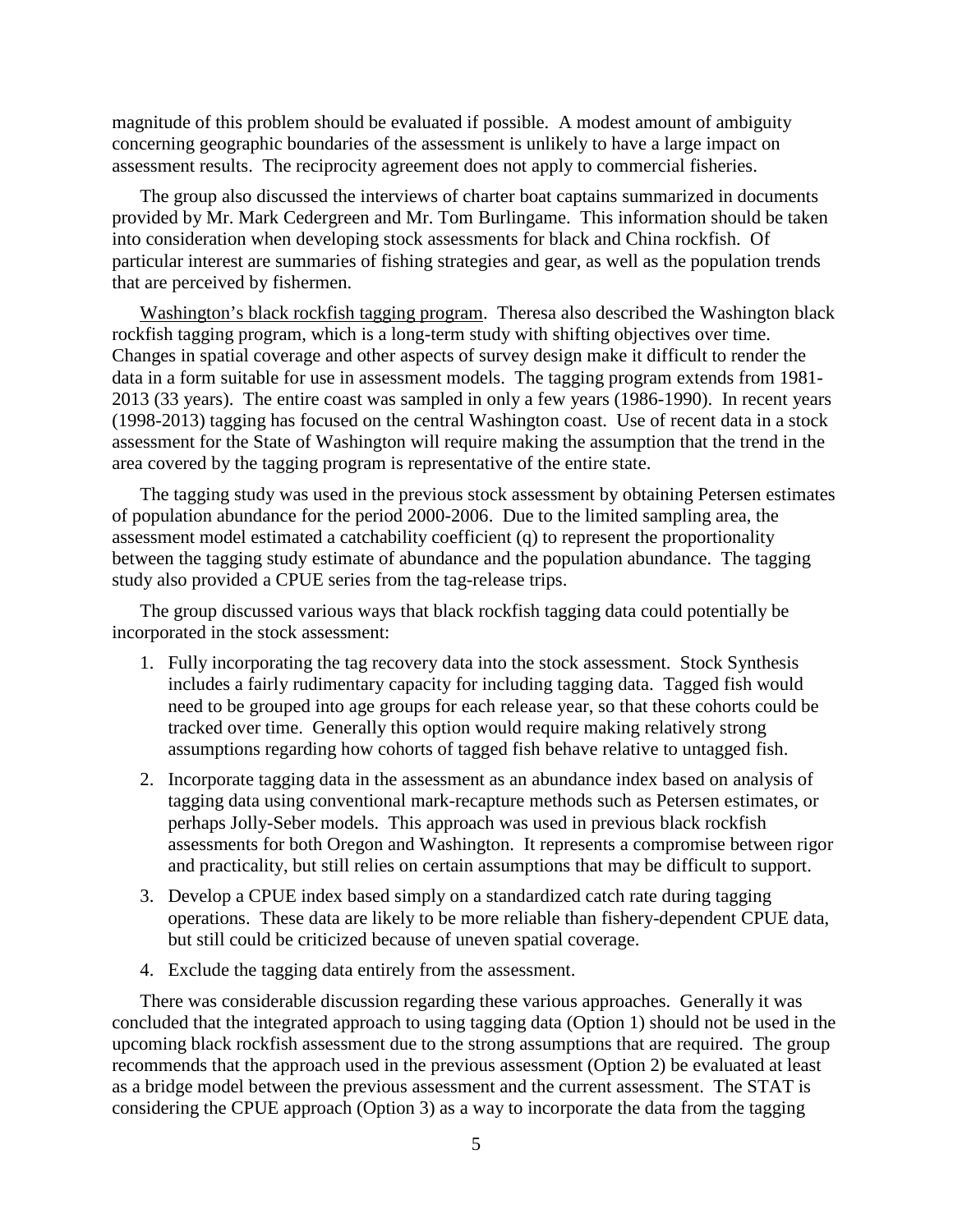program in the assessment in some fashion, while avoiding the necessity of making strong assumptions required for use of the tagging data.

Data availability and issues associated with developing Oregon CPUE indices. Mr. Patrick Mirick (ODFW) presented information related to developing indices from Oregon's recreational fishery for nearshore species. Indices can potentially be developed from both dockside intercept surveys and onboard observer data. There are two sampling programs based on dockside intercept surveys: the MRFSS data set extending from 1980 to 2003, and the ORBS data set extending from 2001 to 2014. Aggregated data for ORBS extends back to 1980, but the raw data are no longer available.

There are a number of possible options for developing a CPUE time series from the available data. Since similar information is collected for both sampling programs, the group discussed whether or not it would be possible to combine the MRFSS and the ORBS data into a single CPUE time series. Different sampling programs use different measures of effort which may limit the possibilities for combining these time series. The MRFSS program records time spent fishing whereas the ORBS program records the duration of the fishing trip, including travel time. A potential issue with how the data are entered in data loggers was mentioned. The time when data are entered into the logger establishes the trip ending time, but apparently some port samplers write the information down on paper and enter it into the data logger at some later time. It is unclear how widespread this practice is.

It was noted that the use of aggregated ORBS data would make it possible develop a CPUE time series over the entire time period 1980-2014, but extending the CPUE time series would come at the cost of losing spatial resolution with respect to fishing area and depth. It may be possible to evaluate the impact of lower spatial resolution by comparing the aggregated ORBS trend with the trend from the onboard observer CPUE, which has high spatial resolution.

Another issue that was discussed was whether it was appropriate to use both onboard observer data and ORBS data when the same trip was sampled by both sampling programs. This same issue was raised by Dr. E.J. Dick in relation to the CPUE data from California. Clearly the onboard observer data has precedence since it is has higher spatial resolution and is less affected by fishing regulations. If both sampling programs operate independently, exclusion of trips simply because they were sampled by another program may increase the variance of CPUE estimates, which is not a desirable outcome.

Regulations that could potentially influence CPUE indices were discussed. A multispecies bag limit is used in Oregon for "marine fish," which includes rockfish, kelp greenling, and cabezon. Sub-limits for selected species such as cabezon are also used. The bag limit has been gradually reduced over time from 15 fish to 7 fish. Summer depth restrictions at 30 and 40 fathoms have also been used to reduce bycatch of rebuilding species such as canary rockfish. Limiting CPUE data to less than 30 fathoms would be one way to account for changes in depth restrictions, though it may also be possible to account for depth restrictions in the GLM model for CPUE.

The group also discussed the impact of the mixed bag limit on CPUE trends for different species. The primary concern was whether changes in the abundance of black rockfish would impact CPUE indices of other species included in the mixed bag, such as kelp greenling and China rockfish. A scenario was discussed where the high abundance of black rockfish in midwater aggregations would prevent the hooks from ever getting to the bottom where China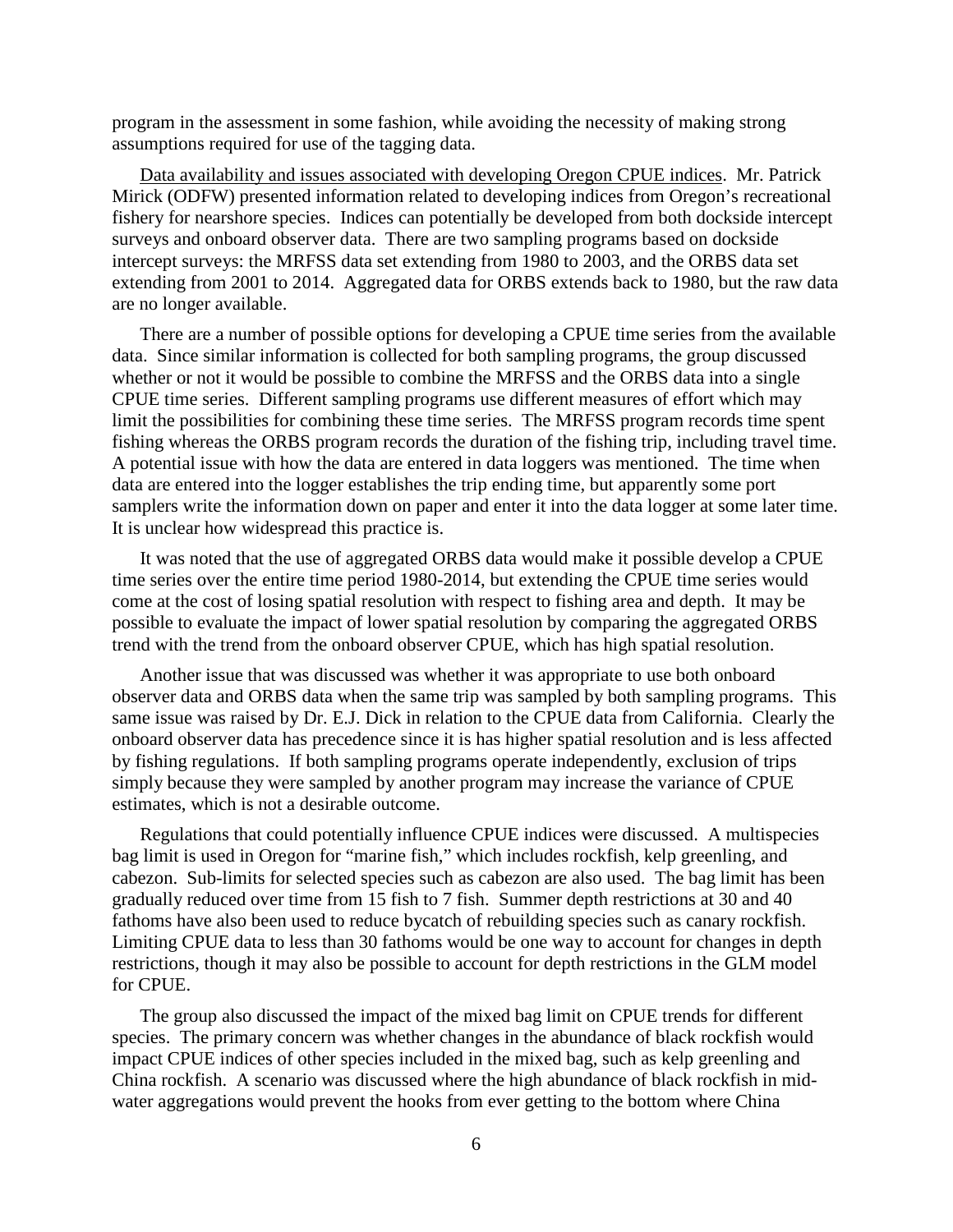rockfish and kelp greenling are found. High abundance of black rockfish could lead to increased fishing in areas where black rockfish are located, and reduced effort in high relief habitats preferred by China rockfish AND kelp greenling. The CPUE time series for different species may show an inverse correlation if these interactions are important.

Data availability and issues associated with developing an Oregon commercial nearshore logbook CPUE index. Mr. Brett Rodomsky presented information related to developing indices from logbooks collected from Oregon's commercial nearshore fishery. The nearshore fishery in its present form dates from 2003 with establishment of a permit system for black and blue rockfish, and a nearshore endorsement for other species. Permits for black and blue rockfish only are distributed throughout Oregon coastal regions, while vessels with a nearshore endorsement are concentrated in southern Oregon ports such as Port Orford and Gold Beach.

Many of the logbooks are incomplete or have reliability concerns, so a filter was applied to exclude logbooks with unreliable data. More than 50% of the logbooks were excluded based on these considerations, though comparison of trends between the full logbook data and the "reliable" subset did not show large differences. Presently, the logbooks and fish tickets are not linked. Although linking these two sets of data is unlikely to be accomplished during the current assessment cycle, this should be viewed as a priority task.

Factors that could potentially influence CPUE indices were discussed. There are strong spatial patterns in harvest of different nearshore species, with kelp greenling and China rockfish taken primarily from the southern areas, while black rockfish harvests are more evenly distributed. The nearshore commercial fishery is subject to landing caps, period trip limits, and daily limits that constrain catches, and each of these limits have varied over time.

Data availability and issues associated with developing California CPUE indices. No presentations were given under this agenda item. The topic had already been covered in the earlier presentation by Dr. Melissa Monk.

Joint meeting of the Stock Assessment Teams. The plenary workshop ended mid-afternoon to provide time for the STATs to clarify that all relevant data sources had been addressed and to discuss cross-cutting issues, workloads, and timelines for completing the stock assessments.

#### **Day 3 – 04/01/2015.**

Washington nearshore management history. Ms. Heather Reed (WDFW) presented information on the history of regulations influencing nearshore recreational and commercial fisheries in Washington. The recreational fisheries are regulated using depth restrictions and closed areas, with the aim of lessening catches of canary and yelloweye rockfish, which are currently managed under rebuilding plans. Other recreational regulations include seasonal closures, daily bag limits, and non-retention rules. In addition to regional differences in some management measures, there have been changes to the regulations through the years (e.g., the daily groundfish bag limit dropped from 15 to 12 fish in 1992 and from 12 to 10 fish in 1995). Commercial fishing operations off Washington have been affected by trip limits and spatial closures. For example, state waters (0-3 miles) were closed to hook and line operations in 1995 and to trawling in 1999.

Oregon nearshore management history. Ms. Lynn Mattes (ODFW) described the history of regulations influencing nearshore commercial and recreational fisheries in Oregon. Many of the regulations and important changes in regulations had been discussed during previous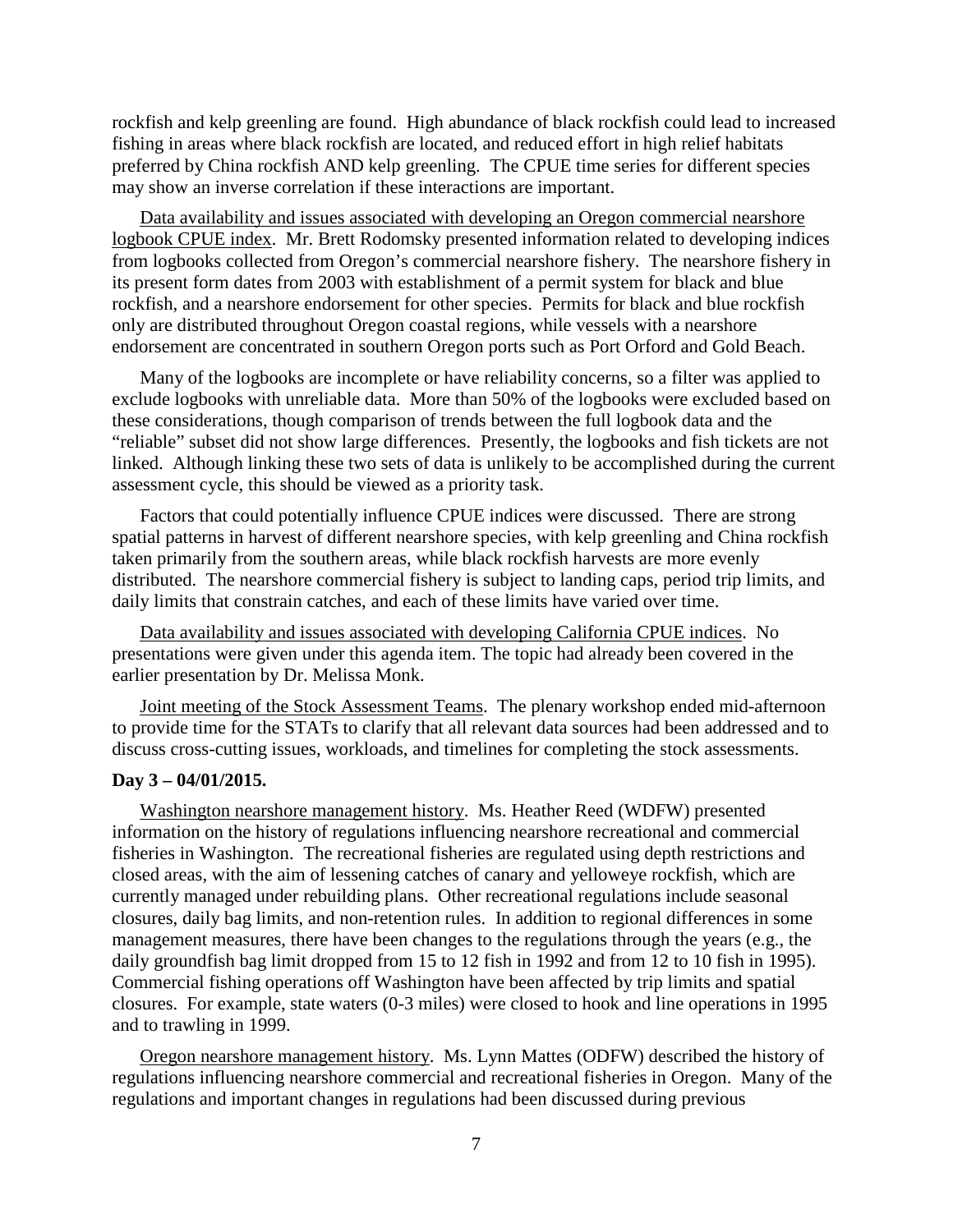presentations. State caps on landings of nearshore species began in 2002. Tools for regulating the recreational fishery have included bag limits, seasonal depth restrictions, non-retention of certain species, closed areas, and minimum size limits (e.g., 10 inch limit for greenling). Tools for regulating the commercial nearshore fishery have included trip limits, adjustments to the shoreward boundary of the Rockfish Conservation Area, and minimum size limits (e.g., 12 inch limit for greenling). In addition to annual adjustments, regulations are sometimes adjusted in season. ODFW provided a report with details of the annual regulations and in-season adjustments for both the recreational and commercial fisheries in Oregon.

California nearshore management history. Mr. John Budrick (CDFW) described the history of regulations for California's nearshore recreational and commercial fisheries. The recreational fishery has been regulated using bag limits, depth restrictions, time-area closures, length and gear restrictions, and season lengths. Some of the notable restrictions on the recreational fishery have included a two-fish bag limit for nearshore rockfish (including China rockfish) in 2003 and 2004, depth restrictions that have varied by management area, and the system of marine protected areas in state waters that has been gradually implemented during recent years. Restrictions on the commercial fishery, which have varied over the years and regionally in some cases, include gear restrictions, limited entry permits, trip limits, depth restrictions, length restrictions, and time-area closures.

Stock structure considerations. Dr. Martin Dorn from the Alaska Fisheries Science Center briefly described a framework developed and used in the North Pacific Fishery Management Council for identifying and distinguishing stocks spatially for the purposes of stock assessment and management. Features that could be considered include evidence of genetic isolation, natural tags (e.g., otolith microchemistry or parasites), physical barriers to larval dispersal, spatial differences in population trends, temporally stable differences in growth, or differences in spawning times.

#### **General comments.**

The workshop provided a useful forum for exchanging information between the state fishery agencies and the STATs. This was particularly important in the case of the nearshore stocks because most of the available data were collected and processed by staff from the state agencies. Further, the state agency representatives had much closer knowledge of and experience with changes in fishery regulations that may have influenced the nearshore fisheries and associated data streams.

The STATs will not be able to address all of the issues that were raised during this workshop between now and when these assessment are due to be reviewed later in the year. The teams will need to evaluate the workload associated with the various issues, and to prioritize their time on tasks that can be addressed in the time available and contribute most to the assessment. Some issues are better addressed in off cycle years for use in future stock assessments.

#### **Recommendations.**

During the final hours of the workshop the group discussed various issues that had been raised. The following recommendations were developed.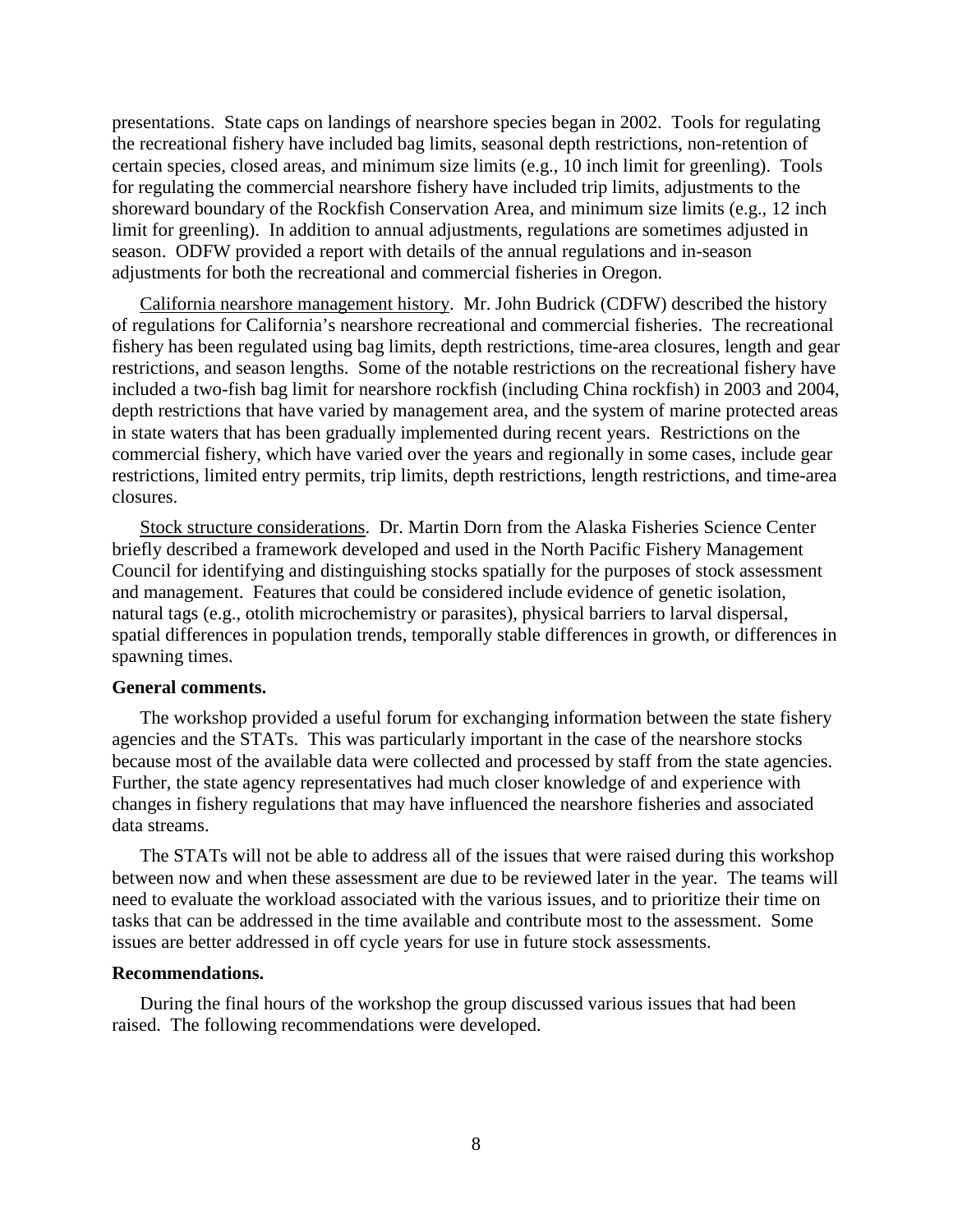## *Area Stratifications / Regional Assessment Models*

- In developing area stratifications for their assessment models the STATs should explore available evidence in terms of genetics, life history patterns, age- or length-compositions, exploitation trends, or state-specific data (e.g., the Oregon nearshore logbook). Management history should be taken in to account in determining area stratifications.
- The STATs should explore state-specific stratifications for the assessment models. If the available data do not compel a state-specific stratification, the final assessment should nonetheless provide estimates of relative biomass by state to inform management decisions.
- The STAT for China rockfish should provide estimates of biomass north and south of the Council's management boundary at 40°10' N latitude.
- The STATs for black rockfish and China rockfish should not conduct coastwide (onearea) assessments because state-to-state differences in exploitation and management almost certainly have created spatial structure in the age-structure and abundance of these stocks.
- The STATs should minimize borrowing data from other areas to inform an assessment, although borrowing life history data may be a reasonable exception.
- The STAT for black rockfish should use port of landing of recreational catches by state for area stratifications. Further exploration of historical trawl catches is needed to apportion landings in Astoria and Ilwaco.

## *Methodologies*

- The new methodology presented by Dr. Melissa Monk (for processing the at-sea observer data from the recreational fisheries in California and Oregon) is a substantial improvement over the methodology that was used in the last assessment cycle to produce CPUE indices for some of the data-moderate assessments. The workshop participants recommend use of this new methodology.
- There are issues that need to be explored and resolved with respect to combining habitat and CPUE data from Oregon and California. The data are not strictly compatible.
- The CPUE analysts should keep management boundaries and depth restrictions in mind when choosing spatial strata for CPUE standardization.
- Most changes in management and regulations have been documented and included in a database so they can be incorporated into CPUE standardizations. Analysts should ensure these databases are complete with respect to all management changes that may have affected recent and historical data.
- Along with gear changes, many other technological changes have occurred over the length of the CPUE time series that may have affected catchability (e.g., the introduction of depth finders and GPS). The STATs should consider the importance of these changes and how to address these potential effects (gradual change, step functions, etc.). The South Atlantic Fishery Management Council has had to deal with potential temporal changes in catchability for many of their fisheries; it might be worth exploring approaches they have developed.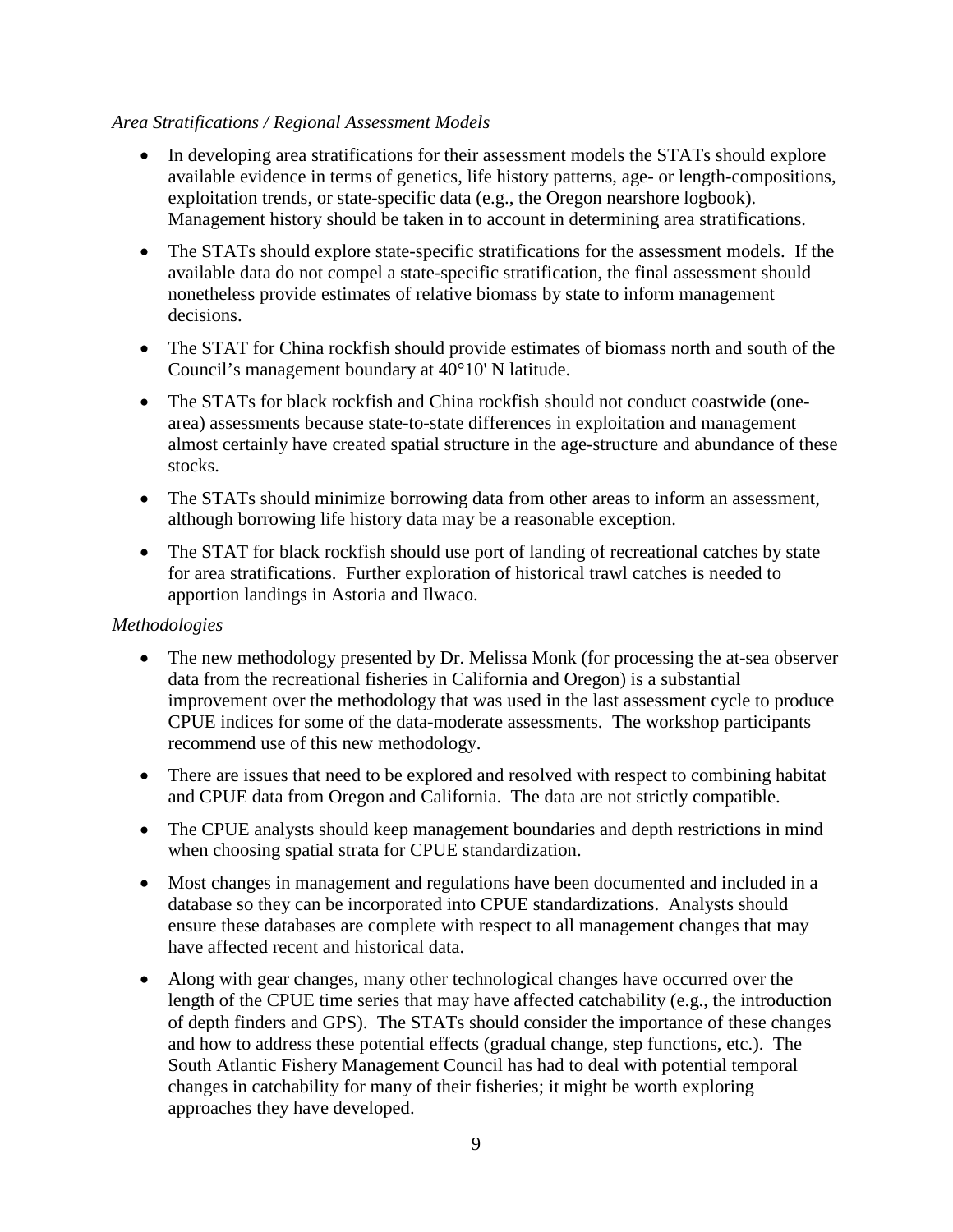- Analysts should explore ways to address the potential effects of bag limit changes on CPUE series. High resolution effort data (e.g., fishing hours) may alleviate some of this problem. East Coast fisheries have had to deal with bag limits for many of their recreational fishery CPUE indices. Analysts should explore how other assessment scientists have dealt with this issue.
- Analysts should consider differences in the effort metric between CPUE indices based on ORBS (trip duration) and MRFSS (fishing time) data.
- Changes in depth restrictions and the creation of MPAs will affect the spatial distribution of effort. CPUE indices that are based on data with spatial information may not be as affected because those changes will be tracked directly. However, if these depth and area restrictions moved effort out of hot-spots, analysts must consider how to address the loss of information from these areas.
- In the Oregon historical catch reconstruction for kelp greenling the catches prior to 1980 should ramp up from the WWII era rather than being scaled to the human population size. Also, the catch for 1979 should be based on an average catch during the early years when catch data were available rather than the estimated 1980 catch.
- The Oregon historical catch reconstruction for kelp greenling should explore alternatives to the assumption that the shore and estuary catches of kelp greenling were constant during the last 10 years.
- The STATs for black rockfish and kelp greenling should consider the sensitivity of the assessment results to uncertainty in the historical catch series.
- The STAT for black rockfish should consider using the Washington (and possibly the Oregon) tag release data of black rockfish to develop a CPUE index. A bridge model run using tagging data as an absolute abundance estimation method (e.g., the Peterson approach in the 2007 northern black rockfish assessment) may be an option to explore.
- The STATs for all three stocks should explore developing CPUE indices using the Oregon nearshore commercial fishery logbook data.
- The STATs for China rockfish and kelp greenling should attempt to explore multispecies aspects when interpreting recreational CPUE trends for China rockfish and kelp greenling (for example, comparing the CPUE for black rockfish with an aggregate CPUE for benthic target rockfish species, or comparing CPUE trends from different fishing sectors).
- Changes in market forces will change the targeting behavior of fishermen. This will be particularly evident with the rise of the live-fish fishery where smaller fish are more valuable per pound than larger fish. Such changes in market preference will affect the observed species compositions and should be accounted for in both CPUE indices and selectivity functions.
- Changes in regulations and gear (e.g., use of descending devices) may change discard patterns or discard mortality rates. Analysts should ensure discards are being appropriately accounted for (e.g., catch-per-unit-effort vs. landings- or retained-fish-perunit-effort, incorporation of discards in historical reconstructions, etc.).